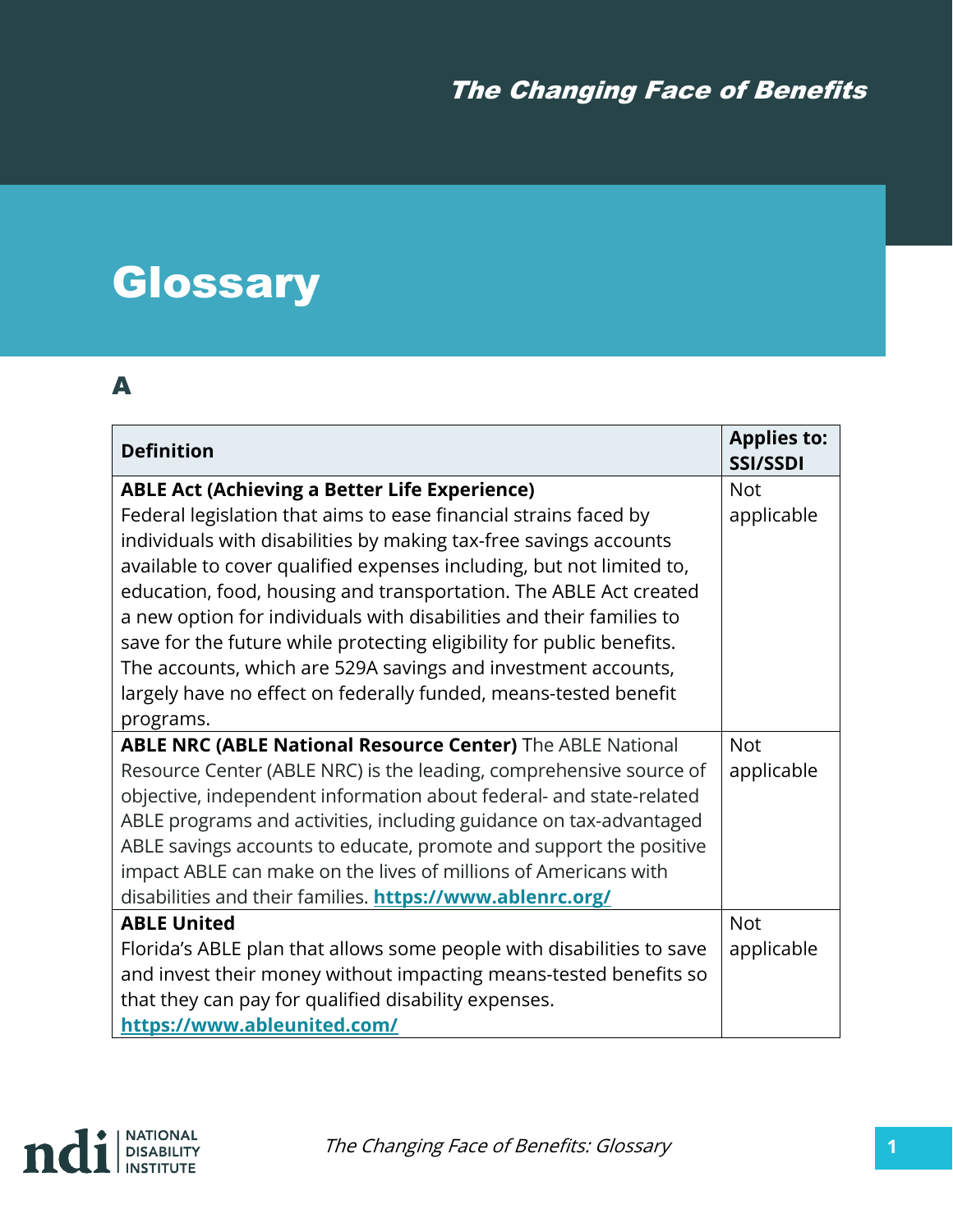| <b>ACA (Affordable Care Act)</b>                                        | <b>Not</b> |
|-------------------------------------------------------------------------|------------|
| The Patient Protection and Affordable Care Act (PPACA) legislation,     | applicable |
| commonly called the Affordable Care Act (ACA) or Obamacare, was         |            |
| passed into law in March, 2010. It was intended to increase health      |            |
| insurance quality and affordability, lower the uninsured rate by        |            |
| expanding insurance coverage and reduce the costs of healthcare.        |            |
| ADA (Americans with Disabilities Act of 1990)                           | <b>Not</b> |
| Legislation (Public Law 101-336) that gives civil rights protections to | applicable |
| individuals with disabilities to prohibit discrimination and provide    |            |
| equal opportunity in the following areas: employment (Title I),         |            |
| public transportation and State and local government services (Title    |            |
| II), public accommodations (Title III), and telecommunications (Title   |            |
| IV). Miscellaneous (Title V) provisions of the ADA are addressed,       |            |
| such as prohibiting either (a) coercing or threatening or (b)           |            |
| retaliating against individuals with disabilities or those attempting   |            |
| to aid people with disabilities in asserting their rights under the     |            |
| ADA. The ADA was signed into law on July 26, 1990, under President      |            |
| George H W Bush.                                                        |            |
| <b>AHCA (Agency for Health Care Administration)</b>                     | <b>Not</b> |
| An agency responsible for the administration of the Medicaid            | applicable |
| program in Florida.                                                     |            |
| <b>ALF (Assisted Living Facility)</b>                                   | <b>Not</b> |
| A licensed facility that provides housing, meals, personal care         | applicable |
| services, and supportive services to older persons and adults with      |            |
| disabilities who are unable to live independently.                      |            |
| Also known as congregate housing, residential care, adult               |            |
| congregate care, boarding home or domiciliary care, an ALF is a         |            |
| housing solution for individuals who need some assistance with          |            |
| everyday daily care, such as meals, medication management,              |            |
| bathing, dressing, transportation or intermittent skilled nursing       |            |
| care.                                                                   |            |
| AFP Alternative Finance Program (FAAST) provides guidance,              | <b>Not</b> |
| referrals for grants and affordable loans for the purchase of           | applicable |
| assistive technology; may be a credit-building activity.                |            |
| https://faast.org/services/nhlp/                                        |            |

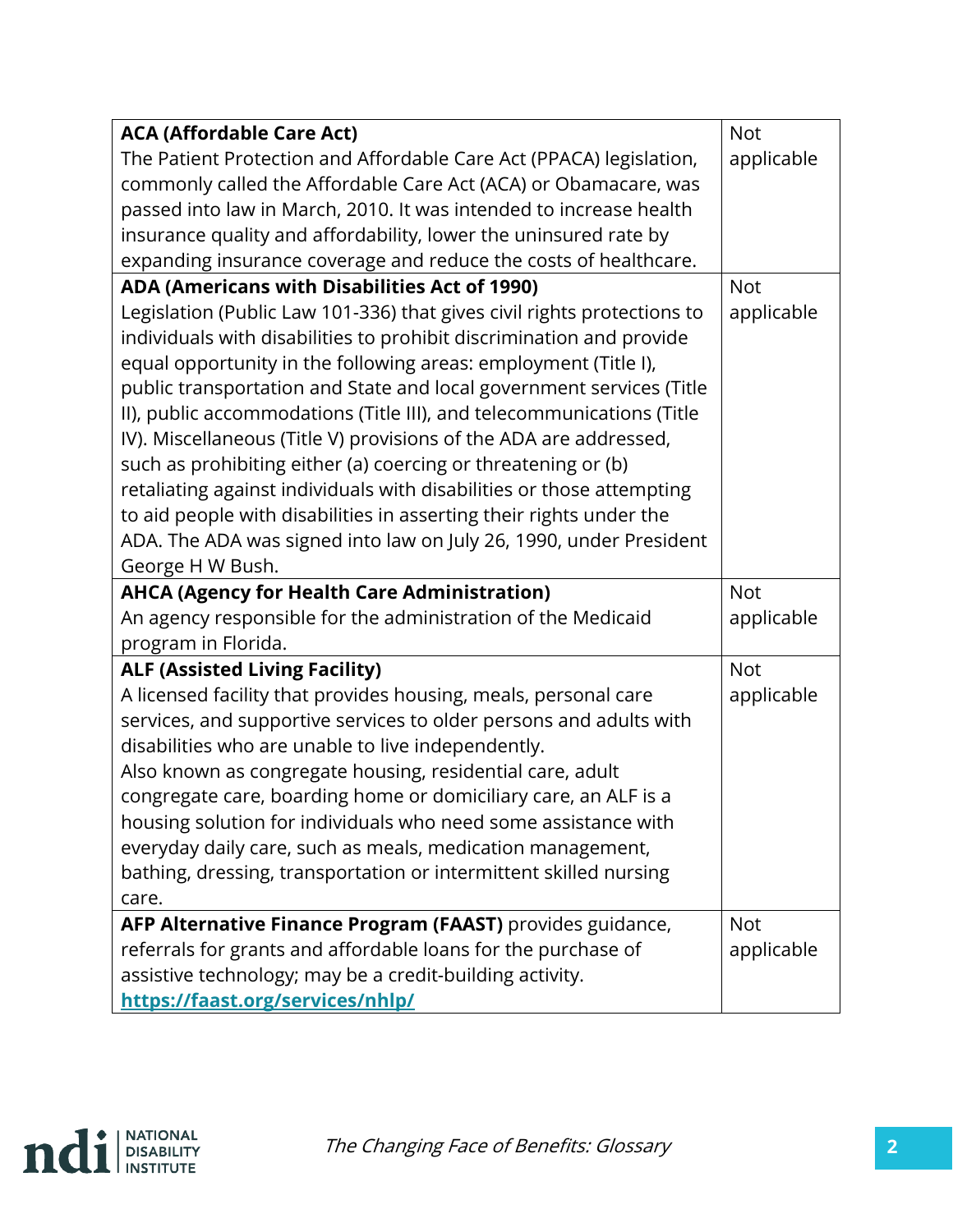| <b>APD (Agency for Persons with Disabilities)</b>                    | <b>Not</b> |
|----------------------------------------------------------------------|------------|
| A state agency in Florida which handles the Medicaid Waiver          | applicable |
| program for persons with developmental disabilities in the State of  |            |
| Florida.                                                             |            |
| <b>Appeals</b>                                                       | SSDI: Yes  |
| The review process for an individual if there is a disagreement      | SSI: Yes   |
| concerning a benefits claim, benefits overpayment or termination     |            |
| of benefits, among other benefit issues. The timelines and the rules |            |
| for an appeal must follow Social Security Administration (SSA)       |            |
| procedures.                                                          |            |
| <b>AWIC (Area Work Incentives Coordinators)</b>                      | <b>Not</b> |
| This individual coordinates public outreach on work incentives and   | applicable |
| training on employment support programs for Social Security          |            |
| Administration (SSA) field office personnel in a specific geographic |            |
| area.                                                                |            |

### B

| <b>Definition</b>                                                   | <b>Applies to:</b><br><b>SSI/SSDI</b> |
|---------------------------------------------------------------------|---------------------------------------|
| <b>Benefit</b>                                                      | SSDI: Yes                             |
| Monthly payment and/or health insurance received from the Social    | SSI: Yes                              |
| Security Administration due to a documented medical disability and  |                                       |
| the inability to work at SGA (Substantial Gainful Activity).        |                                       |
| <b>Benefit Verification Letter</b>                                  | SSDI: Yes                             |
| An official letter from SSA that verifies that amount an individual | SSI: Yes                              |
| receives each month in Social Security benefits or Supplemental     |                                       |
| Security Income benefits. These letters are normally issued         |                                       |
| following a request from a person receiving benefits or his/her     |                                       |
| representative payee or they may be printed from a "my Social       |                                       |
| Security" account.                                                  |                                       |
| <b>BPQY (Benefits Planning Query)</b>                               | SSDI: Yes                             |
| Benefits planning tool that provides a snapshot of an individual's  | SSI: Yes                              |
| SSDI and/or SSI benefits, work effort, use of work incentives and   |                                       |
| other benefits-related information. A BPQY is requested from and    |                                       |
| prepared by the Social Security Administration.                     |                                       |

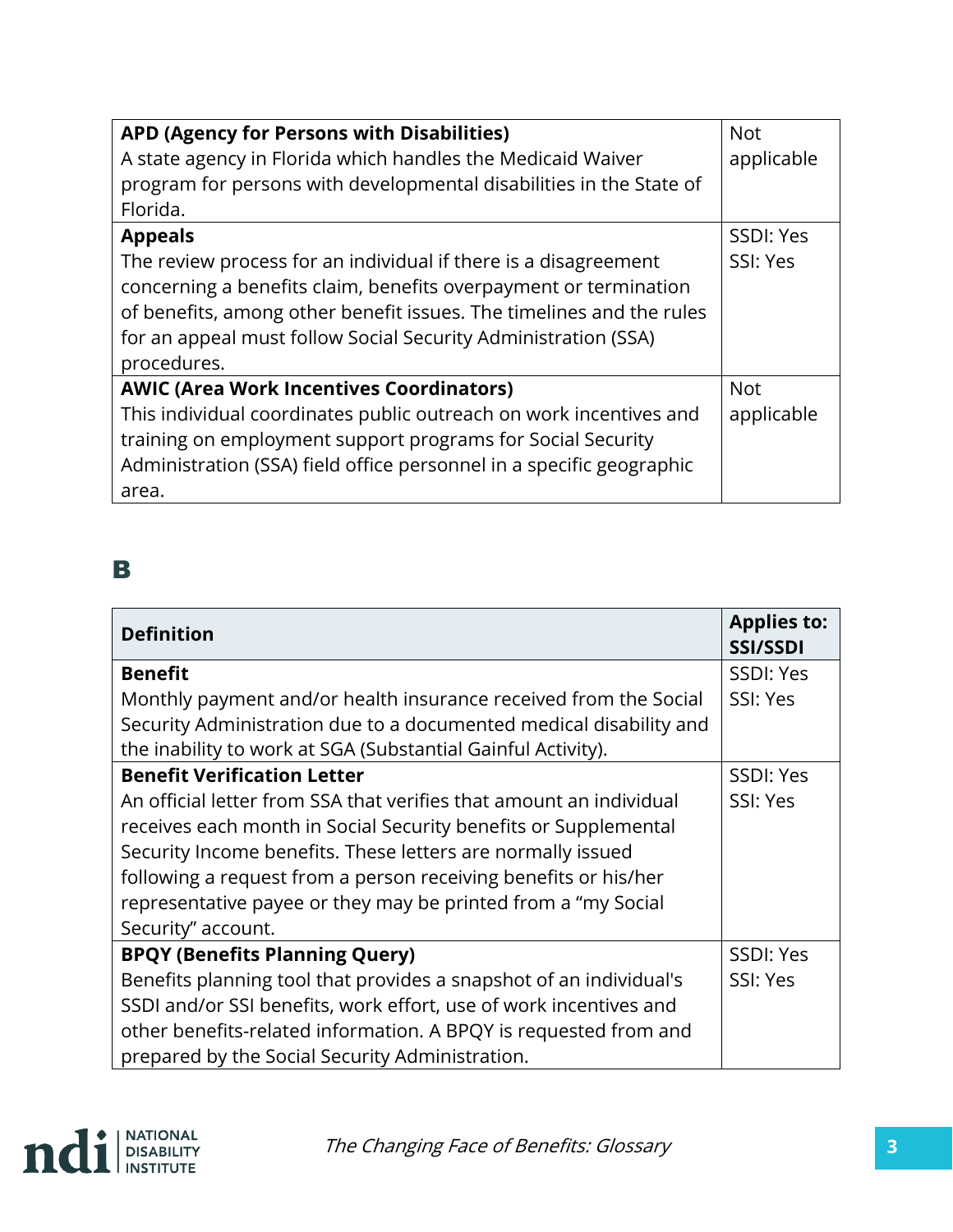| <b>Break Even Point</b>                                          | SSDI: No |
|------------------------------------------------------------------|----------|
| A dollar amount that demonstrates when an individual's countable | SSI: Yes |
| income is high enough that their Supplemental Security Income    |          |
| (SSI) payment amount equals \$0. A person's break-even point     |          |
| depends on factors such as amount of earned and unearned         |          |
| income, income exclusions, and use of work incentives.           |          |
| <b>BWE (Blind Work Expense)</b>                                  | SSDI: No |
| A work incentive which allows those who receive SSI due to       | SSI: Yes |
| blindness to deduct expenses incurred when they go to work.      |          |

## C

| <b>Definition</b>                                                     | <b>Applies to:</b><br><b>SSI/SSDI</b> |
|-----------------------------------------------------------------------|---------------------------------------|
| <b>Career Source Florida</b>                                          | <b>Not</b>                            |
| State centers, which offer assistance to job seekers.                 | applicable                            |
| <b>CDR (Continuing Disability Review)</b>                             | SSDI: Yes                             |
| The process the Social Security Administration (SSA) uses to          | SSI: Yes                              |
| determine if an individual continues to have a documented medical     |                                       |
| disability that prevents them from earning at a substantial level,    |                                       |
| thus remaining eligible for benefits. SSA will review current         |                                       |
| information about a person's medical condition to make this           |                                       |
| determination. A person who has assigned their Ticket to Work and     |                                       |
| is demonstrating Timely Progress is protected from CDR.               |                                       |
| <b>Childhood Disability Benefits</b>                                  | SSDI: Yes                             |
| A person with a disability that occurred before the age of 22, who is | SSI: No                               |
| not legally married to a non-Title II beneficiary and whose insured   |                                       |
| parent is deceased, disabled or retired. A DAC may draw an SSDI       |                                       |
| benefit from their parent's work record, even if the DAC does not     |                                       |
| have the required work credits to receive SSDI based on their own     |                                       |
| work record. Informally referred to as "Disabled Adult Child" or      |                                       |
| <b>DAC</b> benefit.                                                   |                                       |

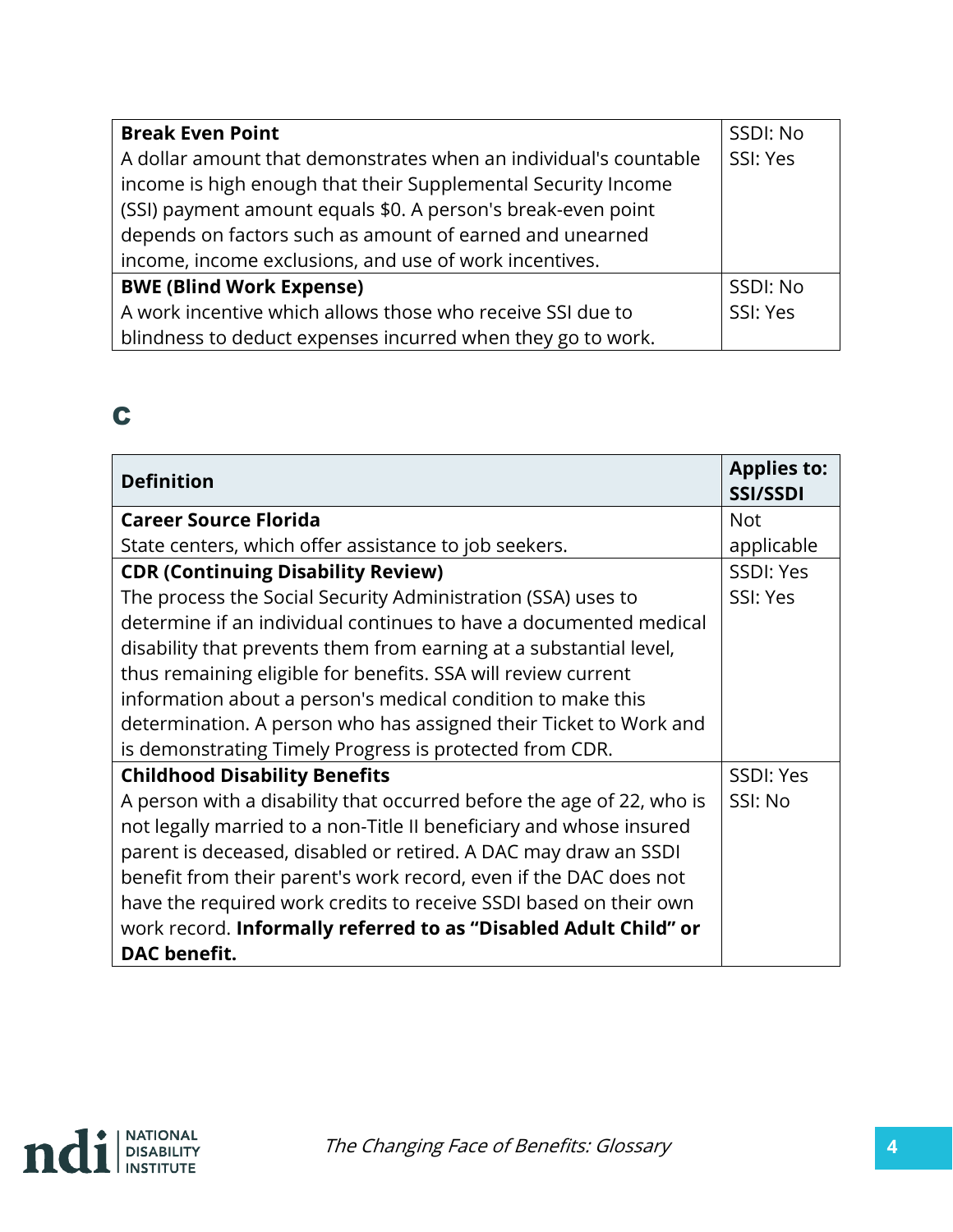| <b>CHIP (Children's Health Insurance Program)</b>                   | <b>Not</b> |
|---------------------------------------------------------------------|------------|
| The State Children's Health Insurance Program (SCHIP) - known       | applicable |
| more simply as CHIP - is a program administered by the U.S.         |            |
| Department of Health and Human Services (HHS) that provides         |            |
| matching funds to states for health insurance to families with      |            |
| children.                                                           |            |
| <b>CIL (Center for Independent Living)</b>                          | <b>Not</b> |
| This center provides education, resources and training to           | applicable |
| individuals with disabilities to enhance self-determination through |            |
| informed choice.                                                    |            |
| <b>CMS (Center for Medicare and Medicaid Services)</b>              | <b>Not</b> |
| A branch of the U.S. Department of Health and Human Services that   | applicable |
| oversees Medicare, Medicaid, and the State Children's Health        |            |
| Insurance Program (CHIP). CMS was previously known as the Health    |            |
| Care Financing Administration (HCFA).                               |            |
| <b>COLA (Cost of Living Adjustment)</b>                             | SSDI: Yes  |
| COLA is represented by a percentage rate increase based on          | SSI: Yes   |
| measures used to determine inflation. When the COLA increases in    |            |
| a given time period, SSDI and SSI cash benefits receive the         |            |
| percentage rate increase the following January.                     |            |
| <b>Continuation of Medicare Coverage</b>                            | SSDI: Yes  |
| If benefits stop due to work, Medicare continues at least 93 months | SSI: No    |
| after the trial work period. The Continuation of Medicare Coverage  |            |
| provision allows health insurance to continue even after SSDI       |            |
| benefits have stopped due to employment.                            |            |
| <b>Continuing Disability Review (CDR)</b>                           | SSDI: Yes  |
| The SSA process of obtaining complete current information about a   | SSI: Yes   |
| medical condition to determine whether or not SSDI or SSI benefits  |            |
| will continue.                                                      |            |
| <b>Countable Earned Income</b>                                      | <b>Not</b> |
| Gross income and/or unearned income less benefit-allowable          | applicable |
| exclusions and work incentives.                                     |            |
| <b>CR (Claims Representative)</b>                                   | <b>Not</b> |
| A Social Security Administration (SSA) staff employee who works in  | applicable |
| an SSA field office.                                                |            |

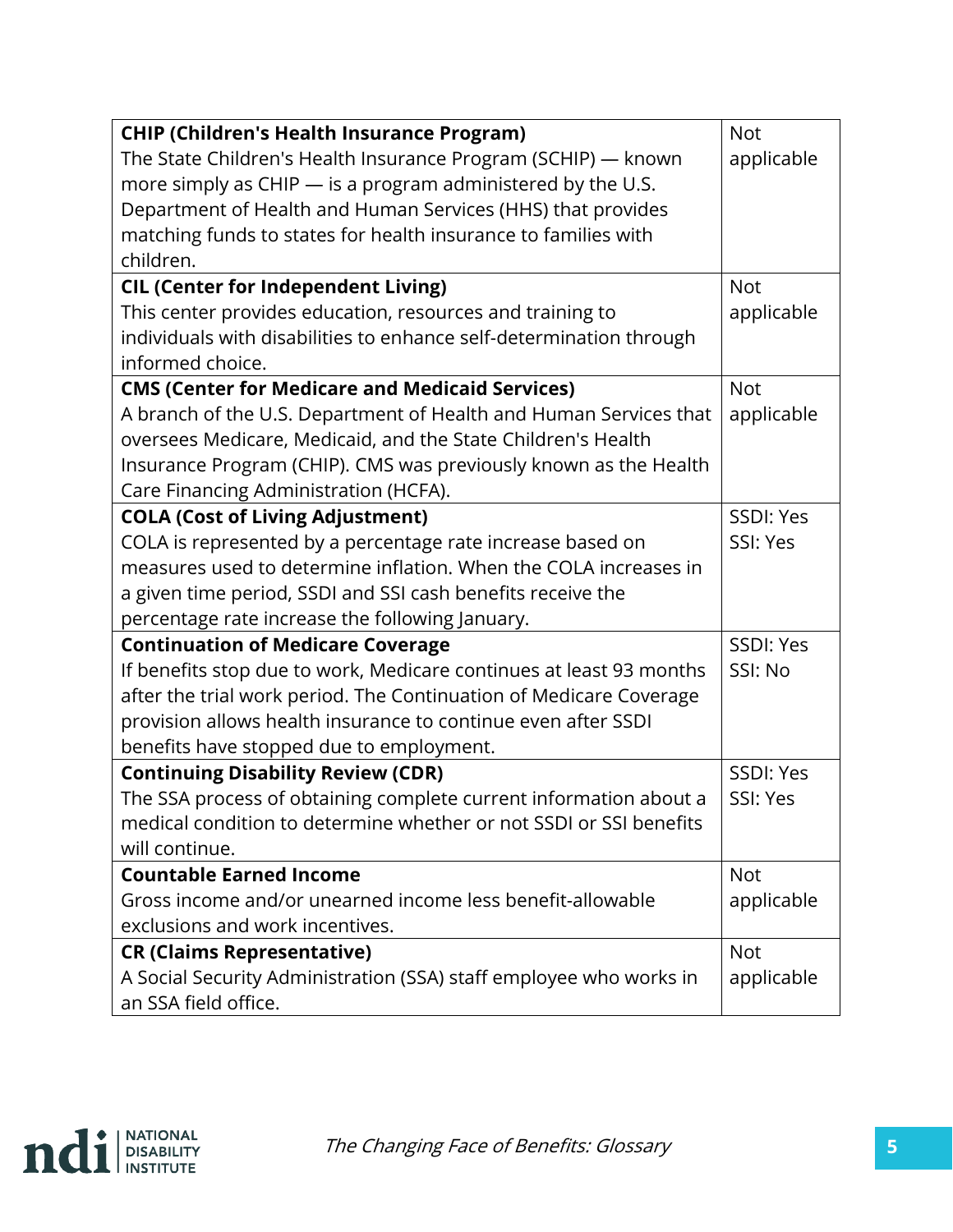| <b>Credits (SSA Credits)</b>                                              | <b>Not</b> |
|---------------------------------------------------------------------------|------------|
| Previously called "quarters of coverage." As you work and pay Social      | applicable |
| Security taxes, you earn credits that count toward your eligibility for   |            |
| future Social Security benefits. You can earn a maximum of four           |            |
| credits each year. Most people need 40 credits to qualify for some        |            |
| benefits. Younger people need fewer credits to qualify for disability     |            |
| and survivor benefits. Sometimes referred to as Work Credits. For         |            |
| more information, read "How You Earn Credits" at                          |            |
| https://www.ssa.gov/pubs/EN-05-10072.pdf                                  |            |
| <b>CWIC (Community Work Incentives Coordinator)</b>                       | <b>Not</b> |
| Benefits Specialists under the Social Security Administration (SSA)       | applicable |
| Work Incentives Planning and Assistance Program (WIPA) that               |            |
| provide all SSA beneficiaries with disabilities (including transition-to- |            |
| work-aged youth) access to benefits planning and assistance               |            |
| services.                                                                 |            |

## D

| <b>Definition</b>                                                                                                                                                                                                                                                                                                                                                                          | <b>Applies to:</b><br><b>SSI/SSDI</b> |
|--------------------------------------------------------------------------------------------------------------------------------------------------------------------------------------------------------------------------------------------------------------------------------------------------------------------------------------------------------------------------------------------|---------------------------------------|
| <b>DAC (Disabled Adult Child)</b>                                                                                                                                                                                                                                                                                                                                                          | SSDI: Yes                             |
| See Childhood Disability Benefit above.                                                                                                                                                                                                                                                                                                                                                    | SSI: No                               |
| <b>DCF (Department of Children and Families)</b>                                                                                                                                                                                                                                                                                                                                           | <b>Not</b>                            |
| A state agency that administers the food stamps, Medicaid,<br>temporary cash assistance and other needs-based programs and<br>services to help improve the lives of individuals and families and<br>protect children, the elderly and individuals with disabilities from<br>abuse and neglect.                                                                                             | applicable                            |
| <b>DDS (Division of Disability Determination)</b><br>or DDS (Disability Determination Service)<br>These are responsible for making decisions regarding medical<br>eligibility for persons applying for disability benefits or<br>Supplemental Security Income (SSI) benefits from the Social Security<br>Administration (SSA). They also conduct medical continuing<br>disability reviews. | <b>Not</b><br>applicable              |

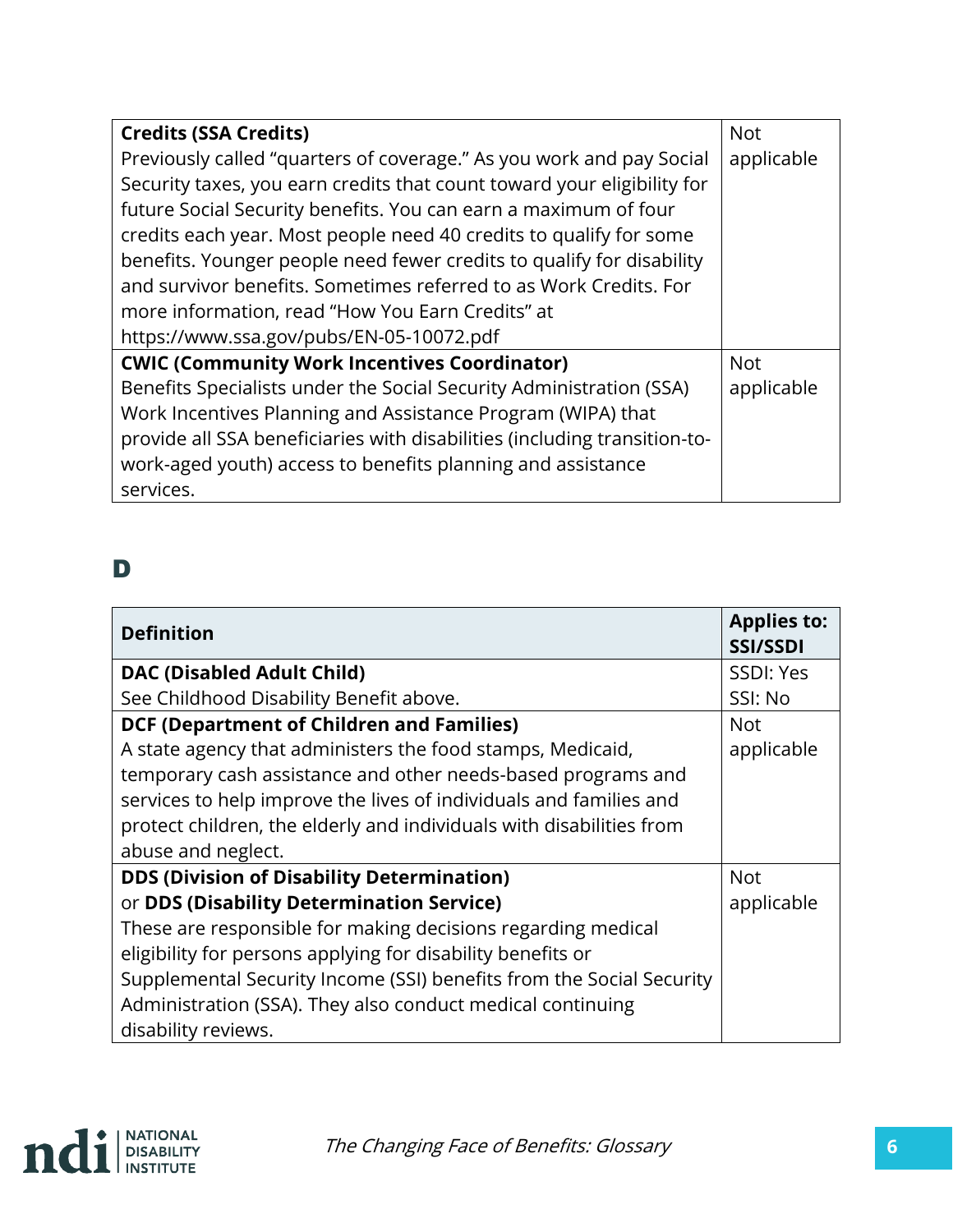| <b>Deeming</b>                                                        | SSDI: No   |
|-----------------------------------------------------------------------|------------|
| The Social Security Administration (SSA) may consider some of the     | SSI: Yes   |
| income and resources of a recipient's spouse, parent (if under age    |            |
| 18) or sponsor (if a non-citizen) when applying for or receiving      |            |
| Supplemental Security Income (SSI) benefits.                          |            |
| <b>Direct Deposit</b>                                                 | SSDI: Yes  |
| The standard way to receive Social Security benefits and              | SSI: Yes   |
| Supplemental Security Income benefits. The benefit payment is sent    |            |
| electronically to an account in a financial institution (bank, trust  |            |
| company, savings and loan association, brokerage agency, credit       |            |
| union or ABLE account).                                               |            |
| <b>Disability</b>                                                     | <b>Not</b> |
| Defined by the Social Security Administration (SSA) as the inability  | applicable |
| to engage in Substantial Gainful Activity (SGA) by reason of any      |            |
| medical impairment that has lasted longer or is expected to last for  |            |
| a continuous period of not less than 12 months or result in death.    |            |
| <b>Division of Blind Services (DBS)</b>                               | <b>Not</b> |
| A Florida State Agency that provides a variety of services, including | applicable |
| employment services and the provision of assistive technology to      |            |
| blind or visually impaired children and adults.                       |            |

## E

| <b>Definition</b>                                                     | <b>Applies to:</b><br><b>SSI/SSDI</b> |
|-----------------------------------------------------------------------|---------------------------------------|
| <b>Earned Income</b>                                                  | <b>Not</b>                            |
| Money a person receives from wages, self-employment, certain          | applicable                            |
| royalties and honoraria and/or sheltered workshop payments.           |                                       |
| <b>EITC (Earned Income Tax Credit)</b>                                | <b>Not</b>                            |
| The EITC is a refundable federal income tax credit for low-income     | applicable                            |
| working individuals and families. Congress originally approved the    |                                       |
| tax credit legislation in 1975 in part to offset the burden of social |                                       |
| security taxes and to provide an incentive to work. To qualify,       |                                       |
| taxpayers must meet certain requirements and file a tax return,       |                                       |
| even if they did not earn enough money to be obligated to file a tax  |                                       |
| return.                                                               |                                       |

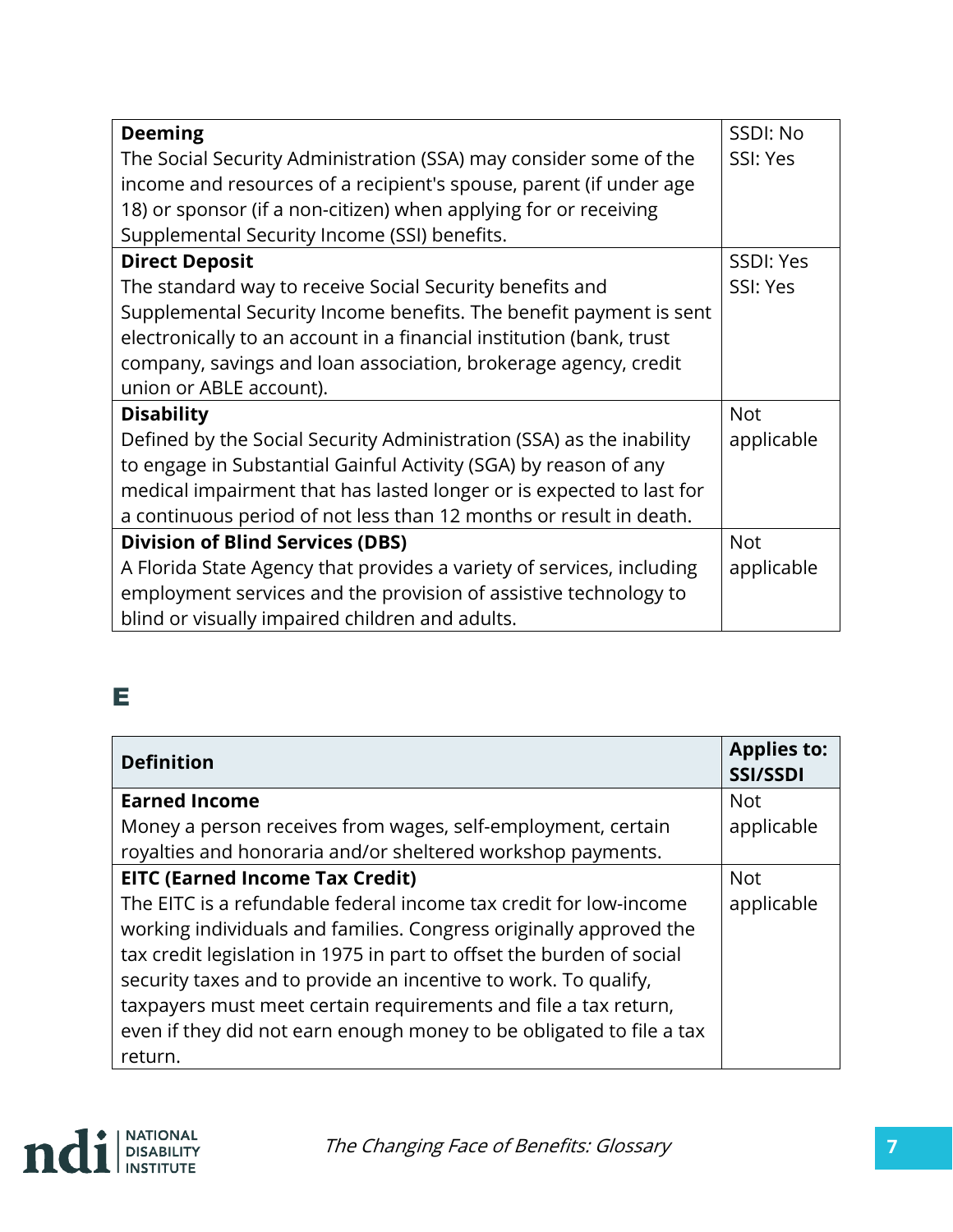| <b>Eligible Couple</b>                                                    | SSDI: No   |
|---------------------------------------------------------------------------|------------|
| An eligible couple is two SSI recipients who live together and are        | SSI: Yes   |
| considered married by the Social Security Administration (SSA). SSA       |            |
| considers two people married for SSI purposes if:                         |            |
| They are living in the same household and are married under               |            |
| the laws of their State.                                                  |            |
| They are holding themselves out as husband and wife to the                |            |
| community in which they live.                                             |            |
| One is entitled, as the spouse of the other, to Social Security           |            |
| benefits.                                                                 |            |
| <b>EN (Employment Networks)</b>                                           | <b>Not</b> |
| Employment networks are public or private providers in the local          | applicable |
| community and can include the state Vocational Rehabilitation (VR)        |            |
| agency and Florida Workforce Centers that have chosen to provide          |            |
| return-to-work services to Ticket holders under the Ticket to Work        |            |
| program.                                                                  |            |
| <b>EPE (Extended Period of Eligibility)</b>                               | SSDI: Yes  |
| A period of 36 consecutive months that follow the Trial Work Period       | SSI: No    |
| (TWP). The purpose of this time period is to give beneficiaries a         |            |
| chance to continue to test their work skills. During the EPE, eligibility |            |
| for SSDI cash benefits continue for the months countable earnings         |            |
| are below Substantial Gainful Activity (SGA).                             |            |
| <b>EXR (Expedited Reinstatement)</b>                                      | SSDI: Yes  |
| This provides an additional safety net in the return-to-work phase.       | SSI: Yes   |
| Individuals who lose eligibility for Social Security Disability Insurance |            |
| (SSDI) or Supplemental Security Income (SSI) benefits -- meaning          |            |
| their SSDI or SSI benefits are terminated -- can request that their       |            |
| benefits start again through this process.                                |            |

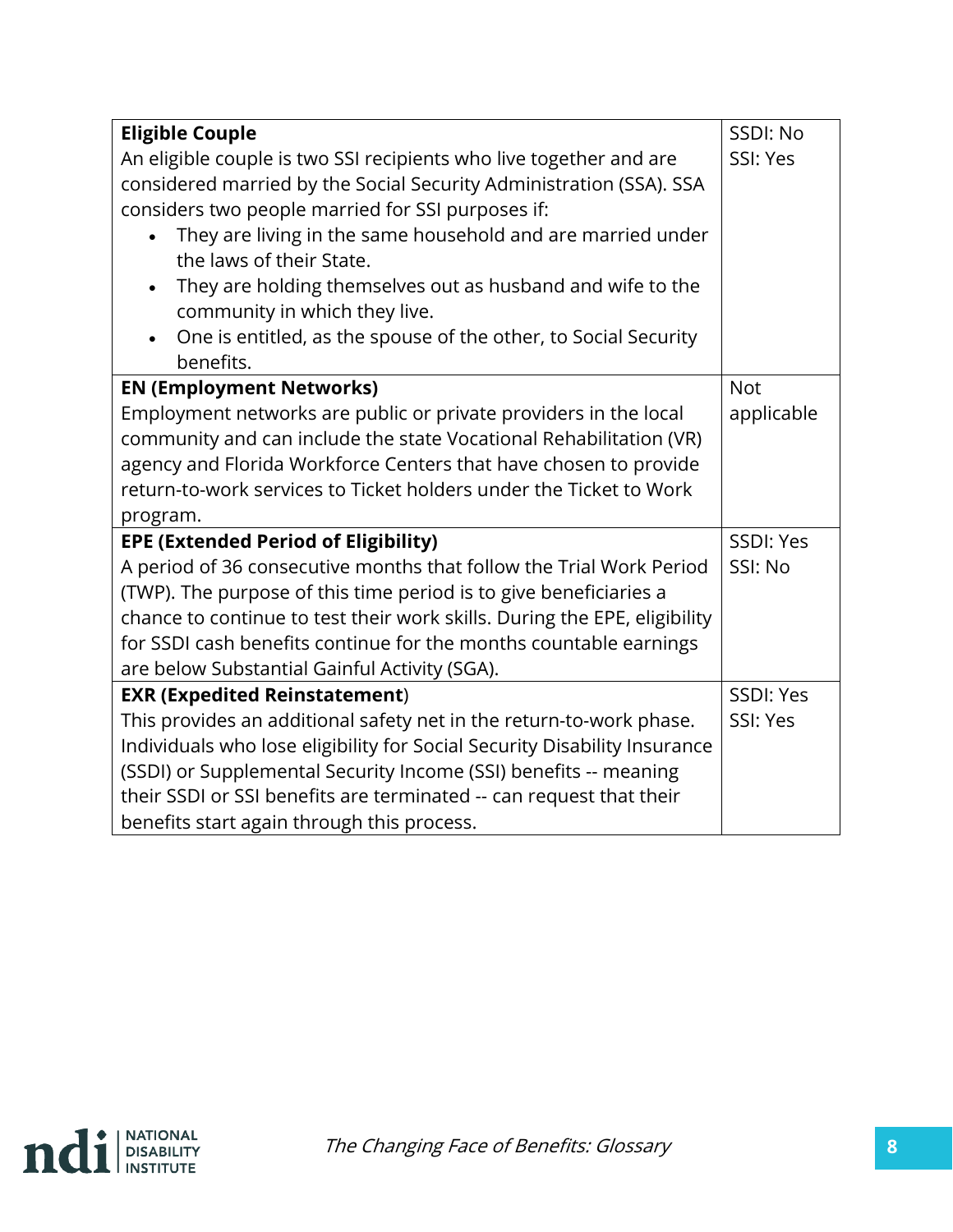#### F

| <b>Definition</b>                                                       | <b>Applies to:</b><br><b>SSI/SSDI</b> |
|-------------------------------------------------------------------------|---------------------------------------|
| <b>FBR (Federal Benefit Rate)</b>                                       | SSDI: No                              |
| Federal Benefit Rate is the maximum amount a person receiving SSI       | SSI: Yes                              |
| benefits can receive from the Federal government. Usually changes       |                                       |
| January 1 of each calendar year.                                        |                                       |
| FDDC (Florida Developmental Disabilities Council, Inc.)                 | <b>Not</b>                            |
| This training, Changing Face of Benefits, is an initiative of the FDDC. | applicable                            |
| For more resources and to learn more about the FDDC and how             |                                       |
| you can support self-advocacy and meaningful participation for          |                                       |
| Floridians with developmental disabilities, visit www.fddc.org.         |                                       |
| <b>FDIC (Federal Deposit Insurance Corporation)</b>                     | <b>Not</b>                            |
| Guarantees up to \$250,000 of a person's money deposited in an          | applicable                            |
| insured financial institution.                                          |                                       |
| <b>FICA Tax</b>                                                         | <b>Not</b>                            |
| FICA stands for "Federal Insurance Contributions Act." It's the tax     | applicable                            |
| withheld from salary or self-employment income that funds the           |                                       |
| Social Security and Medicare programs.                                  |                                       |
| <b>Field Office (SSA)</b>                                               | <b>Not</b>                            |
| Another name for the local SSA office. You can use the SSA Office       | applicable                            |
| Locator to find your local office by zip code at                        |                                       |
| https://secure.ssa.gov/ICON/main.jsp                                    |                                       |
| <b>Financial Education</b>                                              | <b>Not</b>                            |
| The process by which people improve their understanding of              | applicable                            |
| financial products, services and concepts, so that they are             |                                       |
| empowered to make informed choices, avoid pitfalls, know where          |                                       |
| to go for help, and take other actions to improve their present and     |                                       |
| long-term financial well-being.                                         |                                       |
| <b>FSS (Family Self-Sufficiency)</b>                                    | <b>Not</b>                            |
| A voluntary program Public Housing Authorities can participate in to    | applicable                            |
| provide their tenants the opportunity to set goals and save money       |                                       |
| to advance their self-sufficiency.                                      |                                       |

![](_page_8_Picture_2.jpeg)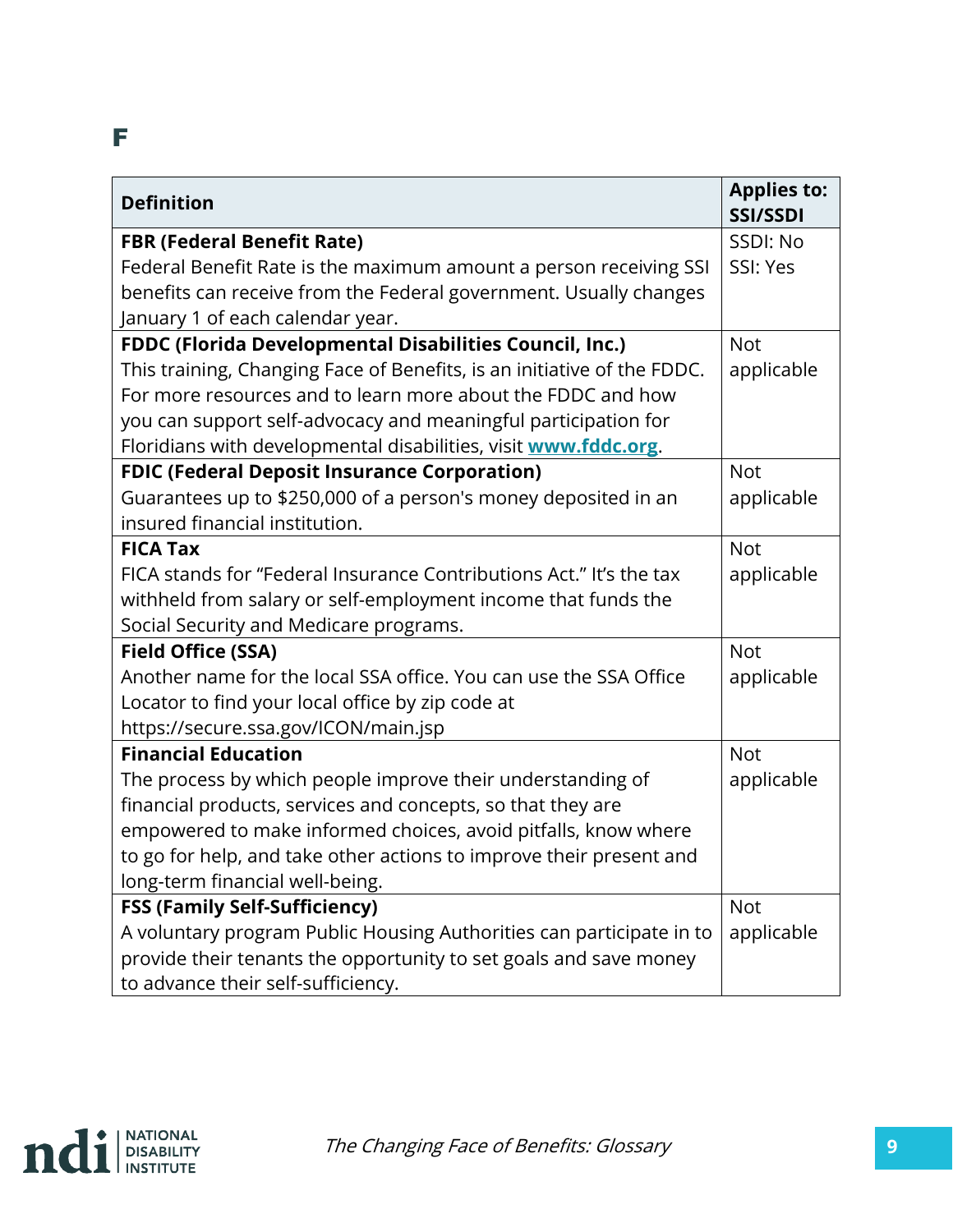## G

| <b>Definition</b>                                              | <b>Applies to:</b><br>SSI/SSDI |
|----------------------------------------------------------------|--------------------------------|
| <b>Gross Income</b>                                            | SSDI: Yes                      |
| Money earned as wages or self-employment before any deductions | SSI: Yes                       |
| (such as taxes) or exclusions are applied (IRS Term).          |                                |

### H

| <b>Definition</b>                                                      | <b>Applies to:</b><br><b>SSI/SSDI</b> |
|------------------------------------------------------------------------|---------------------------------------|
| <b>HCBS Waiver (Home and Community Based Services)</b>                 | <b>Not</b>                            |
| Federally approved Medicaid waiver programs which provide              | applicable                            |
| services to individuals with disabilities to help them to be active in |                                       |
| the community, to provide a home-like environment if the person        |                                       |
| lives in a group home, assisted living facility (ALF) or adult family  |                                       |
| care home and enable them to make personal choices.                    |                                       |
| <b>HUD (Housing and Urban Development)</b>                             | <b>Not</b>                            |
| A U.S. federal agency that develops national policies and programs     | applicable                            |
| to address housing needs in the United States and enforces fair        |                                       |
| housing laws. HUD helps people by administering a variety of           |                                       |
| programs that develop and support affordable housing and provide       |                                       |
| counseling services for potential homeowners.                          |                                       |

![](_page_9_Picture_4.jpeg)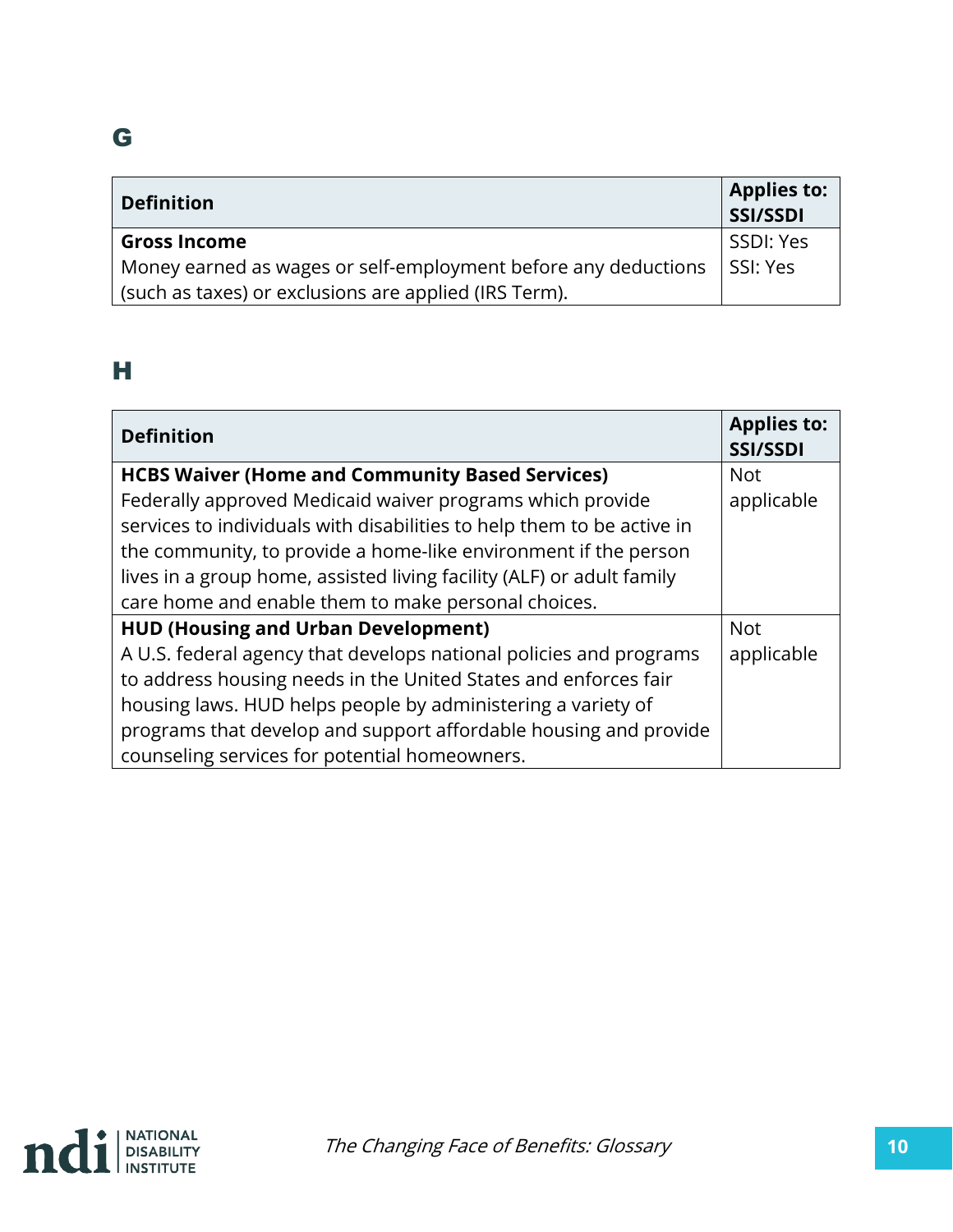### I

| <b>Definition</b>                                                        | <b>Applies to:</b><br><b>SSI/SSDI</b> |
|--------------------------------------------------------------------------|---------------------------------------|
| In-Kind                                                                  | SSDI: No                              |
| Counted value of food, utilities or shelter provided at no cost. This is | SSI: Yes                              |
| considered Unearned Income.                                              |                                       |
| <b>Initial Reinstatement Period (IRP)</b>                                | SSDI: Yes                             |
| In an expedited reinstatement case, the first 24 months (not             | SSI: No                               |
| necessarily consecutive) of payments. If you receive SSI benefits,       |                                       |
| normal income counting rules apply.                                      |                                       |
| <b>Insured Status</b>                                                    | SSDI: No                              |
| If you worked and earned enough Social Security credits to be            | SSI: Yes                              |
| eligible for retirement or disability benefits or enable your            |                                       |
| dependents to be eligible for benefits due to your retirement,           |                                       |
| disability or death, you have insured status. For more information,      |                                       |
| see: https://www.ssa.gov/pubs/EN-05-10072.pdf                            |                                       |
| IRS (Internal Revenue Service)                                           | <b>Not</b>                            |
| A U.S. government agency responsible for tax collection and tax law      | applicable                            |
| enforcement.                                                             |                                       |
| <b>IRWE (Impairment Related Work Expense)</b>                            | SSDI: Yes                             |
| A work incentive that allows an individual to deduct the cost of         | SSI: Yes                              |
| items they pay for themselves to go to work because of their             |                                       |
| disability. IRWEs are out-of-pocket expenses for the items and           |                                       |
| services that a beneficiary needs, in order to work due to their         |                                       |
| disability. The Social Security Administration (SSA) will deduct the     |                                       |
| cost of these items or services from the beneficiary's countable         |                                       |
| earnings to decide if their countable earnings demonstrate               |                                       |
| performance of Substantial Gainful Activity (SGA).                       |                                       |

![](_page_10_Picture_2.jpeg)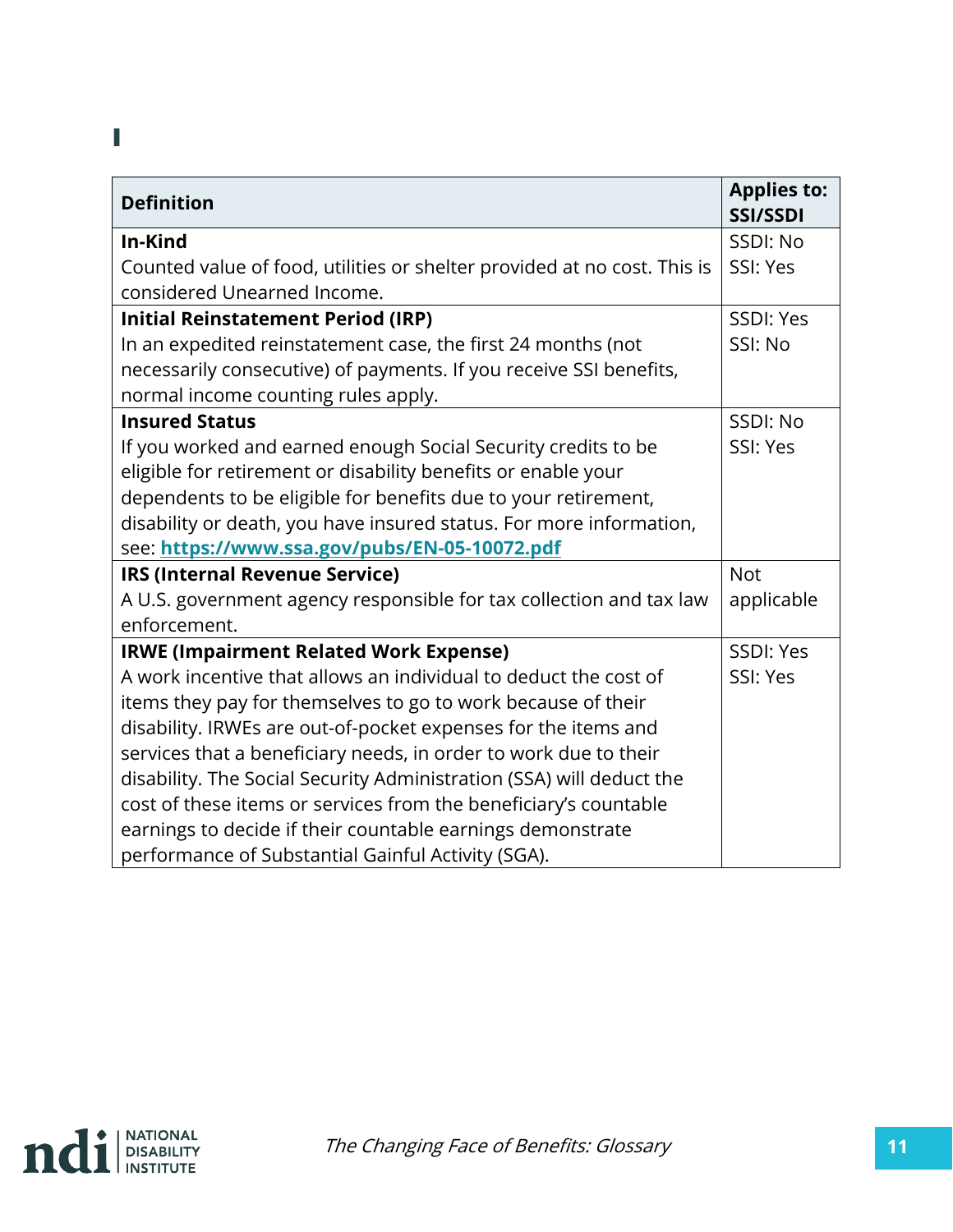#### **M**

| <b>Definition</b>                                                | <b>Applies to:</b><br><b>SSI/SSDI</b> |
|------------------------------------------------------------------|---------------------------------------|
| <b>Medicaid</b>                                                  | SSDI: No                              |
| Medicaid is a federal medical assistance program administered by | SSI: Yes                              |
| states and the medical benefit attached to Supplemental Security |                                       |
| Income (SSI). Eligibility is based on resources and earned and   |                                       |
| unearned income levels. (Medical Benefit attached to SSI)        |                                       |
| <b>Medicare</b>                                                  | SSDI: Yes                             |
| A federal medical insurance program connected to Social Security | SSI: No                               |
| Disability Insurance (SSDI). Individuals receiving SSDI are      |                                       |
| automatically eligible after applicable waiting period. (Medical |                                       |
| <b>Benefit attached to SSDI)</b>                                 |                                       |

#### N

| <b>Definition</b>                                                   | <b>Applies to:</b><br><b>SSI/SSDI</b> |
|---------------------------------------------------------------------|---------------------------------------|
| <b>NDI (National Disability Institute)</b>                          | <b>Not</b>                            |
| This training, Changing Face of Benefits, was developed by NDI. For | applicable                            |
| more resources and to learn more about building a better financial  |                                       |
| future, visit https://www.nationaldisabilityinstitute.org/          |                                       |
| <b>NDRN (National Disability Rights Network)</b>                    | <b>Not</b>                            |
| The nation's largest provider of legal advocacy services for people | applicable                            |
| with disabilities. One Protection and Advocacy component falls      |                                       |
| under their jurisdiction in each state.                             |                                       |
| <b>Number Holder</b>                                                | <b>Not</b>                            |
| See Wage Earner. This refers to the Social Security Account number  | applicable                            |
| holder.                                                             |                                       |
| <b>Nutrition Assistance Program</b>                                 | <b>Not</b>                            |
| See SNAP - Supplemental Nutrition Assistance Program.               | applicable                            |

![](_page_11_Picture_4.jpeg)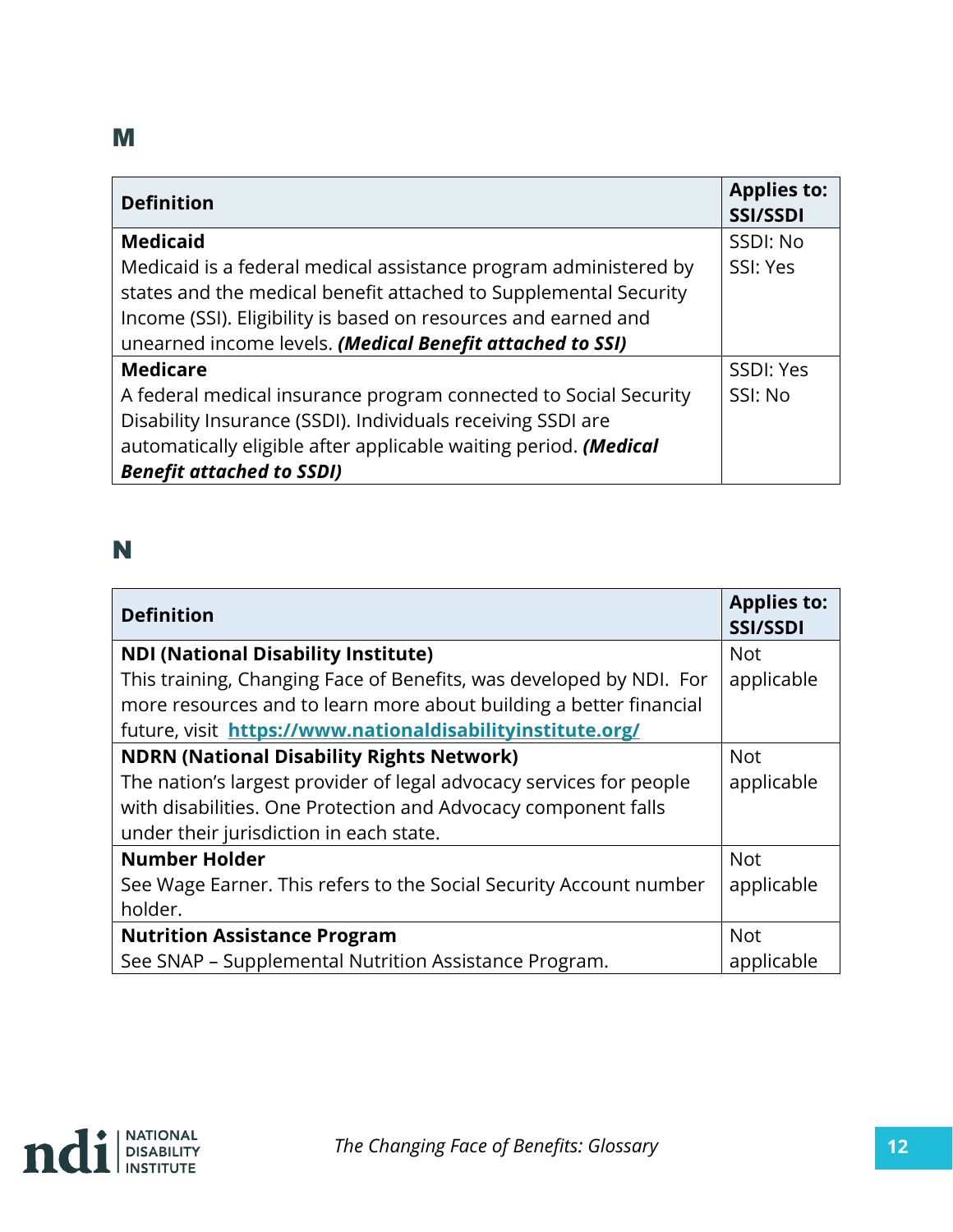#### P

| <b>Definition</b>                                                                                                                              | <b>Applies to:</b><br><b>SSI/SSDI</b> |
|------------------------------------------------------------------------------------------------------------------------------------------------|---------------------------------------|
| PABSS (Protection and Advocacy of Beneficiaries on Social                                                                                      | <b>Not</b>                            |
| Security)                                                                                                                                      | applicable                            |
| A program created to:                                                                                                                          |                                       |
| Assist SSDI and SSI beneficiaries in obtaining information and<br>advice about receiving vocational rehabilitation and<br>employment services. |                                       |
| Provide advocacy or other related services that beneficiaries<br>may need to secure or regain gainful employment.                              |                                       |
| The PABSS program in Florida is administered by Disability Rights<br>Florida and falls under the National Disability Rights Network<br>(NDRN). |                                       |
| <b>PASS (Plan to Achieve Self-Support)</b>                                                                                                     | SSDI: No                              |
| An earned income and resource exclusion that allows a person who                                                                               | SSI: Yes                              |
| is disabled or blind to set aside income and/or resources (over the                                                                            |                                       |
| \$2,000 asset limit) to reach an employment goal.                                                                                              |                                       |
| <b>PESS (Property Essential for Self-Support)</b>                                                                                              | SSDI: No                              |
| A work incentive where some resources essential to self-support                                                                                | SSI: Yes                              |
| are not counted for purposes of continuing eligibility for SSI                                                                                 |                                       |
| benefits.                                                                                                                                      |                                       |

## Q

| <b>Definition</b>               | <b>Applies to:</b><br>SSI/SSDI |
|---------------------------------|--------------------------------|
| <b>QC (Quarter of Coverage)</b> | SSDI: No                       |
| See Credits above               | SSI: Yes                       |

![](_page_12_Picture_4.jpeg)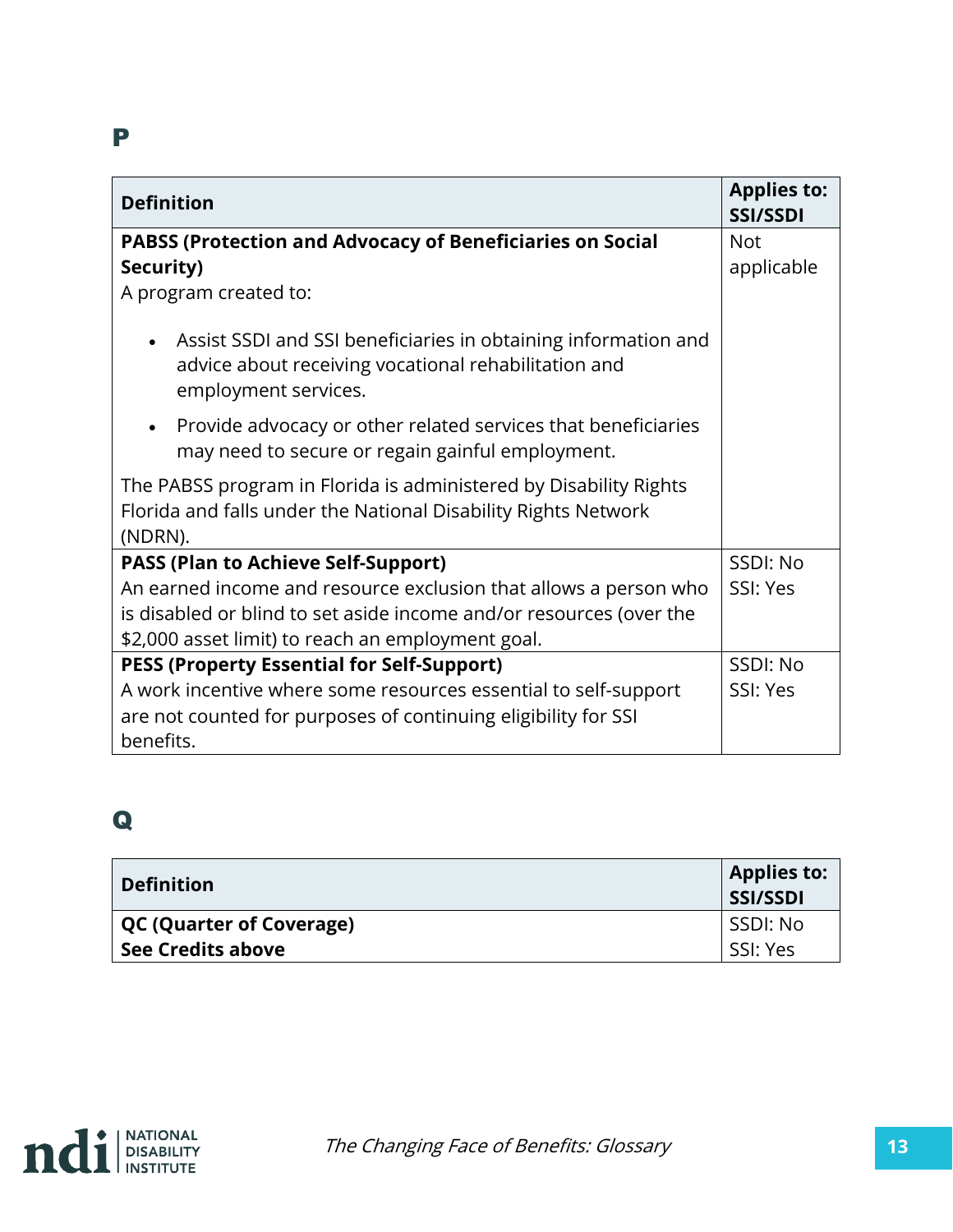## R

| <b>Definition</b>                                                    | <b>Applies to:</b><br><b>SSI/SSDI</b> |
|----------------------------------------------------------------------|---------------------------------------|
| <b>Representative Payee</b>                                          | SSDI: Yes                             |
| A person, agency organization or institution Social Security         | SSI: Yes                              |
| Administration (SSA) approves to manage a person's benefits          |                                       |
| when they are unable to manage the benefits themselves.              |                                       |
| <b>Resources</b>                                                     | SSDI: No                              |
| Resources can be anything a person owns that can be converted        | SSI: Yes                              |
| to cash to pay for food, shelter and clothing. The resource limit is | Medicaid: Yes                         |
| \$2000 for an individual and \$3000 for a couple.                    |                                       |
| <b>Retroactive Benefits (Back pay)</b>                               | SSDI: Yes                             |
| Monthly benefits that you may be entitled to before the month        | SSI: Yes                              |
| you actually apply, if you meet the requirements. Or, if approval    |                                       |
| of your claim is delayed due to appeals, the back pay due.           |                                       |

## S

| <b>Definition</b>                                                     | <b>Applies to:</b><br><b>SSI/SSDI</b> |
|-----------------------------------------------------------------------|---------------------------------------|
| <b>Section 8 Voucher</b>                                              | SSDI: No                              |
| U.S. Department of Housing and Urban Development (HUD)                | SSI: Yes                              |
| program administered locally by public housing authorities (PHAs).    |                                       |
| Section 8 Vouchers allow the holder to secure their own suitable      |                                       |
| housing or, if authorized by the PHA, to purchase a modest home.      |                                       |
| <b>Section 301</b>                                                    | SSDI: Yes                             |
| A work incentive for individuals participating in an appropriate      | SSI: Yes                              |
| program of vocational rehabilitation or similar service that extends  |                                       |
| the time an individual receives benefits in the event they become     |                                       |
| ineligible because they medically improve.                            |                                       |
| Section 1619(a)                                                       | SSDI: No                              |
| A work incentive that allows a working Supplemental Security          | SSI: Yes                              |
| Income (SSI) recipient to earn above the Substantial Gainful Activity |                                       |
| (SGA) amount and maintain SSI eligibility. As the earnings of the SSI |                                       |
| recipient increase, the SSI cash benefit may decrease.                |                                       |

![](_page_13_Picture_4.jpeg)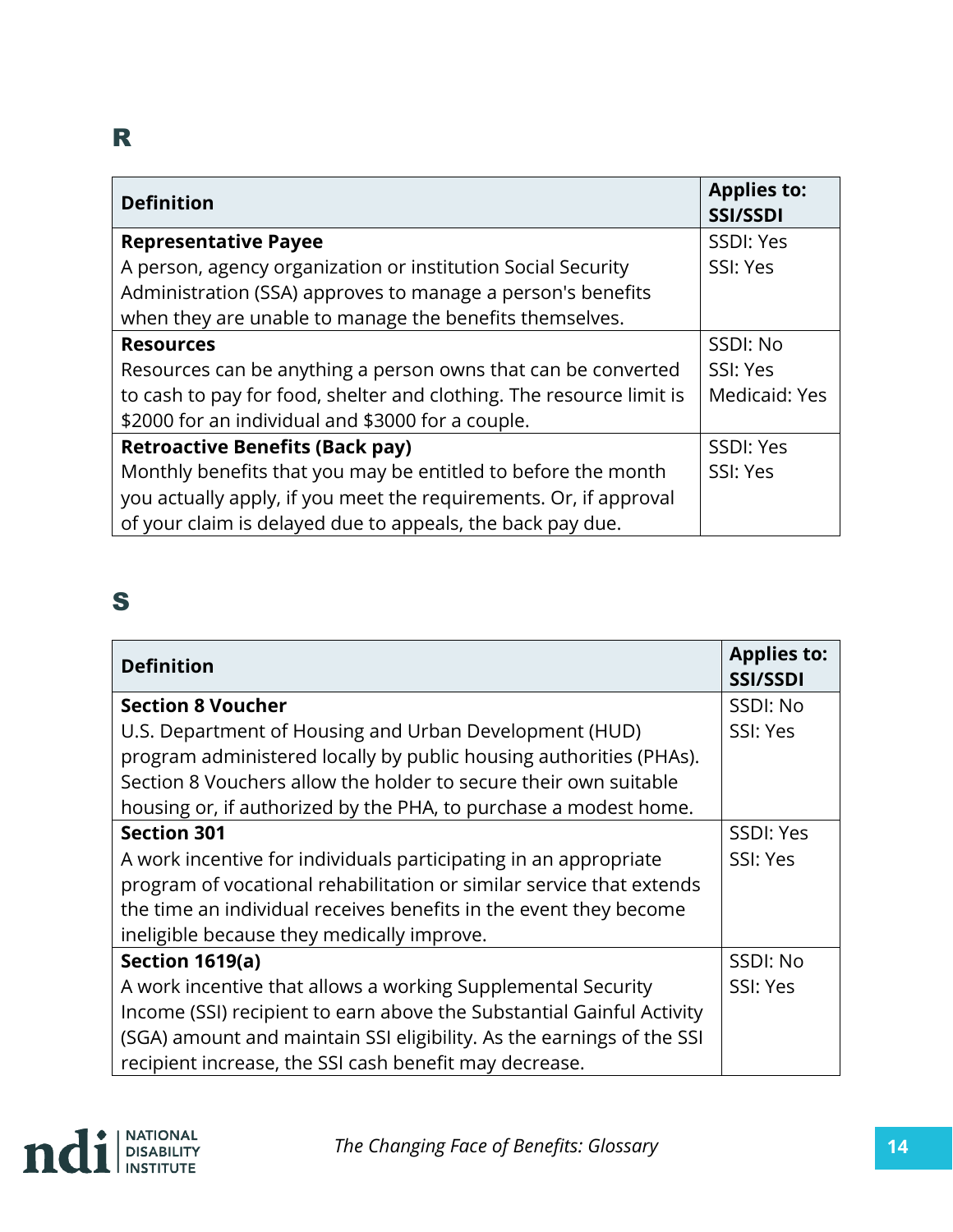| Section 1619(b)                                                      | SSDI: No   |
|----------------------------------------------------------------------|------------|
| A work incentive that allows a working Supplemental Security         | SSI: Yes   |
| Income (SSI) recipient to keep their Medicaid eligibility when       |            |
| earning income at a level that eliminates an SSI cash benefit.       |            |
| <b>Self-Employment Income</b>                                        | SSDI: Yes  |
| You are self-employed if you are a private contractor, you operate a | SSI: Yes   |
| trade, business or profession, either individually or as a partner,  |            |
| and have net earnings of \$400 or more in a taxable year.            |            |
| <b>SEIE (Student Earned Income Exclusion)</b>                        | SSDI: No   |
| A work incentive that allows a student, under 22, who is regularly   | SSI: Yes   |
| attending school and is earning wages to maintain more of their      |            |
| Supplemental Security Income (SSI) cash benefit by deducting a       |            |
| monthly maximum and up to an annual maximum amount of                |            |
| income.                                                              |            |
| Self-Employment                                                      | <b>Not</b> |
| Earnings secured through working for oneself rather than being       | applicable |
| employed by someone else.                                            |            |
| <b>SGA (Substantial Gainful Activity)</b>                            | <b>Not</b> |
| The performance of work for pay or profit, whether or not a profit   | applicable |
| or pay is realized. The monthly SGA amount will change annually      |            |
| based on the national wage index.                                    |            |
| <b>SNAP (Supplemental Nutrition Assistance Program)</b>              | <b>Not</b> |
| The U.S. Department of Agriculture program that helps needy          | applicable |
| families buy food, formally known as food stamps. For more           |            |
| information see https://www.ssa.gov/pubs/EN-05-10100.pdf. This       |            |
| is also called "SNAP" - Supplemental Nutrition Assistance Program.   |            |
| <b>Special Conditions</b>                                            | SSDI: Yes  |
| A work incentive that allows an individual to deduct the value of    | SSI: Yes   |
| support provided by someone other than the individual's employer     |            |
| that assists the beneficiary in earning wages above the Substantial  |            |
| Gainful Activity (SGA) level. (*Only applies to SSI at time of       |            |
| application)                                                         |            |
| <b>SSA (Social Security Administration)</b>                          | <b>Not</b> |
| The U.S. federal agency that administers the Social Security         | applicable |
| Disability Insurance (SSDI) and Supplemental Security Income (SSI)   |            |
| programs.                                                            |            |

![](_page_14_Picture_1.jpeg)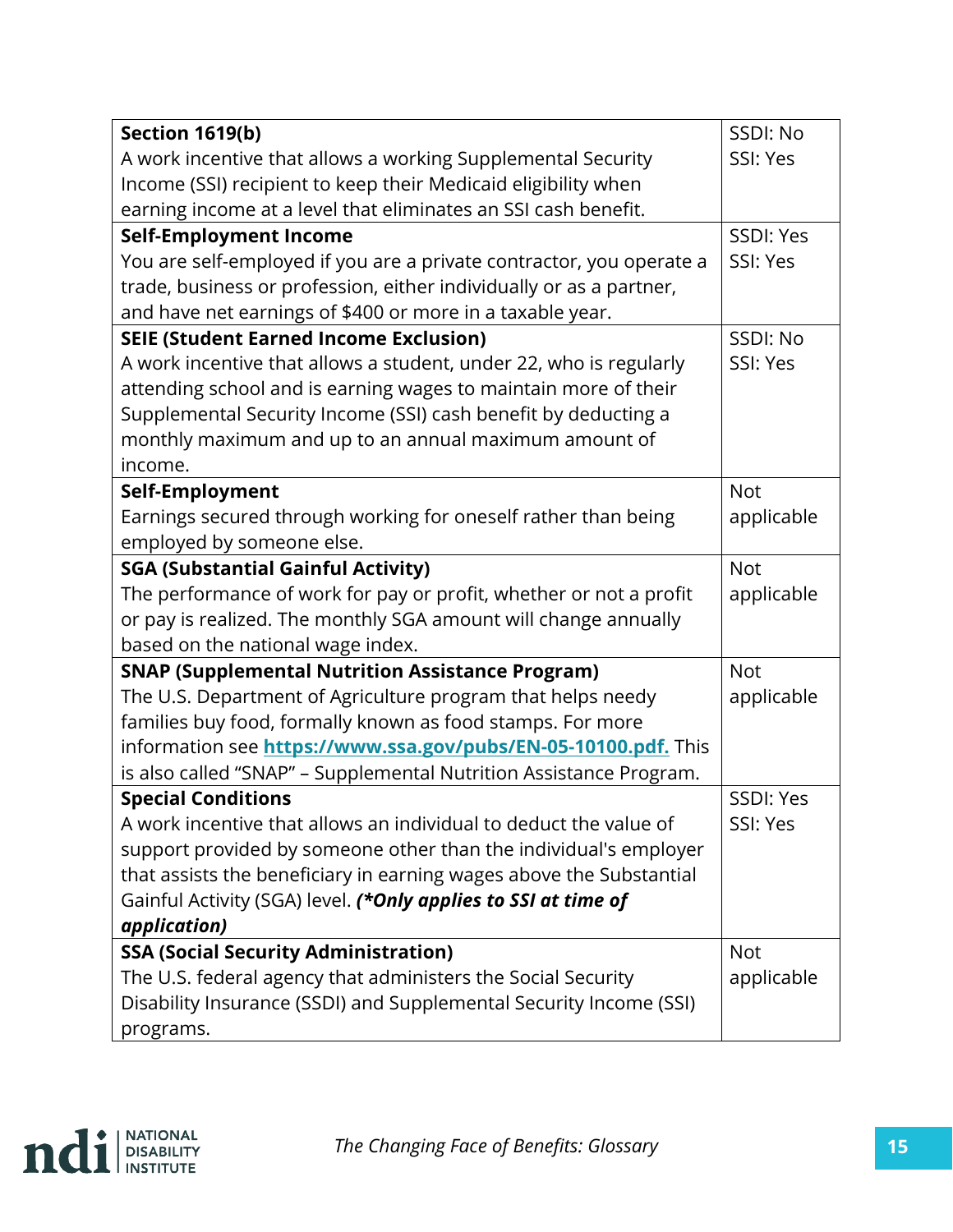| <b>SSDI (Social Security Disability Insurance)</b>                        | <b>Not</b> |
|---------------------------------------------------------------------------|------------|
| A program under Title II of the Social Security Act. It is a cash benefit | applicable |
| program for individuals who have worked and paid into FICA                |            |
| (Federal Insured Contribution Act), or are a Disabled Adult Child,        |            |
| and who meet Social Security's definition of disability (inability to     |            |
| work at a substantial level due to a documented disability).              |            |
| <b>SSI (Supplemental Security Income)</b>                                 | <b>Not</b> |
| Supplemental Security Income is a program under Title XVI of the          | applicable |
| Social Security Act. It is a cash benefit paid to individuals who have    |            |
| limited income and resources and who meet Social Security's               |            |
| definition of disability (inability to work at a substantial level due to |            |
| a documented disability).                                                 |            |
| <b>Subsidies</b>                                                          | SSDI: Yes  |
| A work incentive that allows an individual to deduct the value of         | SSI: Yes   |
| support provided by the individual's employer that assists the            |            |
| beneficiary in earning wages above the Substantial Gainful Activity       |            |
| (SGA) level. (*Only applies to SSI at time of application)                |            |

## T

| <b>Definition</b>                                                  | <b>Applies to:</b><br>SSI/SSDI |
|--------------------------------------------------------------------|--------------------------------|
| <b>TANF (Temporary Assistance for Needy Families)</b>              | <b>Not</b>                     |
| This program is designed to help needy families achieve self-      | applicable                     |
| sufficiency. States and territories receive block grants from TANF |                                |
| to design and operate programs to provide families with financial  |                                |
| assistance and related support services. State-administered        |                                |
| programs may include childcare assistance, job preparation, and    |                                |
| work assistance.                                                   |                                |
| <b>The Three Tests</b>                                             | SSDI: Yes                      |
| SSA uses three tests to evaluate self-employment income when       | SSI: No                        |
| you initially apply for SSDI and before you have received SSDI     |                                |
| benefits for 24 months. They also use the tests to determine       |                                |
| whether benefits can be reinstated when work activity is           |                                |
| evaluated in the EPE.                                              |                                |

![](_page_15_Picture_3.jpeg)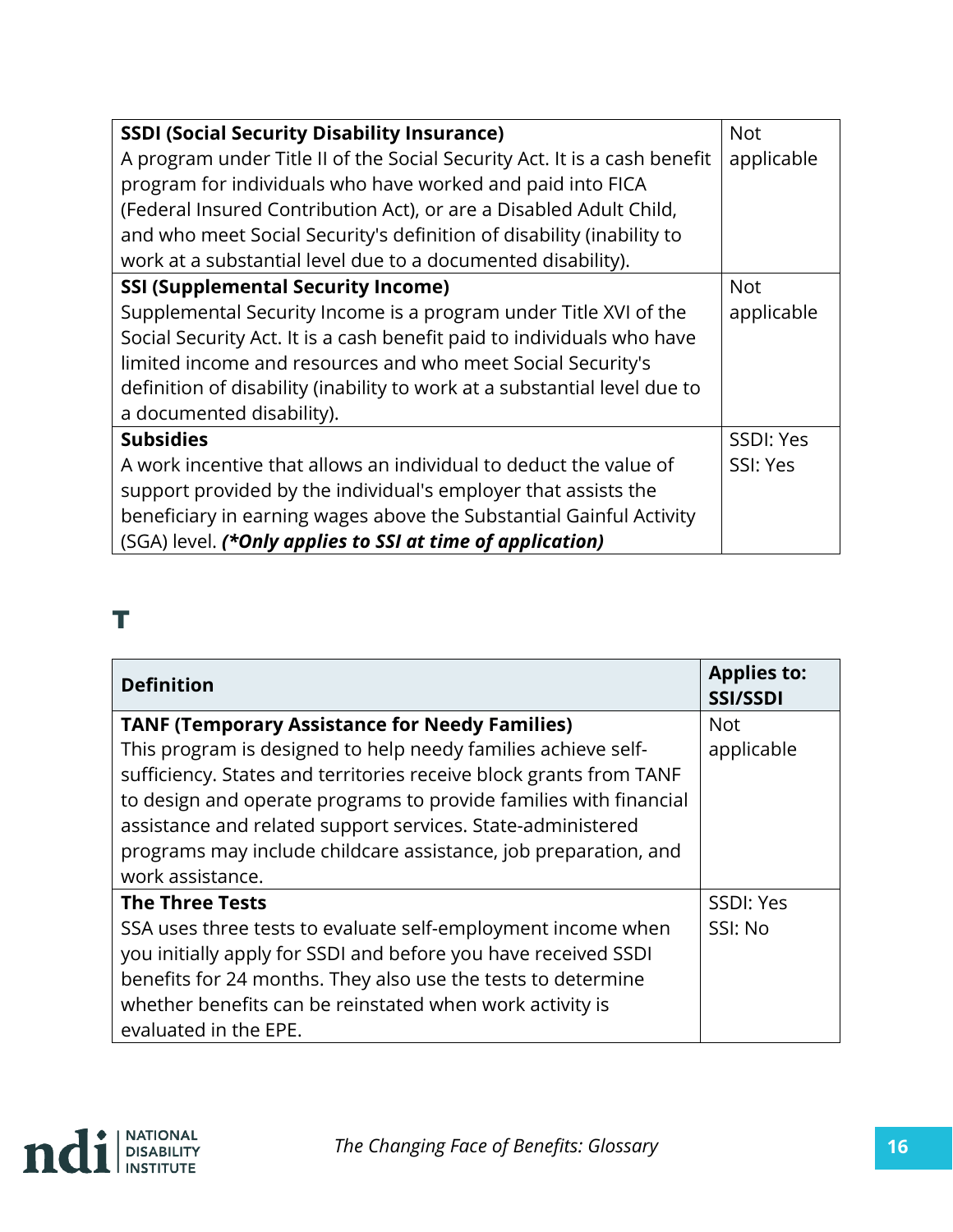| <b>Threshold</b>                                                     | SSDI: No      |
|----------------------------------------------------------------------|---------------|
| The maximum amount an SSI Recipient can earn yearly to               | SSI: Yes      |
| maintain 1619(b) status and the continuation of Medicaid at no       | Medicaid: Yes |
| cost. Amount is State specific and changes each year. An             |               |
| Individualized Threshold is available for individuals with excessive |               |
| Medicaid costs.                                                      |               |
| <b>TTWWIIA (Ticket to Work and Work Incentives Improvement</b>       | <b>Not</b>    |
| Act)                                                                 | applicable    |
| Legislation that modernizes the employment services system for       |               |
| people with disabilities and makes it possible for millions of       |               |
| Americans with disabilities to no longer have to choose between      |               |
| taking a job and having health care.                                 |               |
| <b>TTW (Ticket to Work Program)</b>                                  | SSDI: Yes     |
| The Ticket Program, is one part of the "Ticket to Work and Work      | SSI: Yes      |
| Incentives Improvement Act", that increases opportunities and        |               |
| choices for Social Security disability beneficiaries to obtain       |               |
| employment, vocational rehabilitation (VR) and other support         |               |
| services from public and private providers, employers and other      |               |
| organizations. Under the Ticket to Work Program, the Social          |               |
| Security Administration provides disability beneficiaries with a     |               |
| Ticket they may use to obtain the services and jobs they need        |               |
| from organizations called Employment Networks (ENs).                 |               |
| <b>TWP (Trial Work Period)</b>                                       | SSDI: Yes     |
| Work incentive that allows a person to test his/her ability to work  | SSI: No       |
| without losing benefits. Under this provision, the beneficiary is    |               |
| credited with a month of trial work for each month that earnings     |               |
| exceed the TWP amount. When the beneficiary has accumulated          |               |
| nine such months (not necessarily consecutively earned), the Trial   |               |
| Work Period is complete.                                             |               |

![](_page_16_Picture_1.jpeg)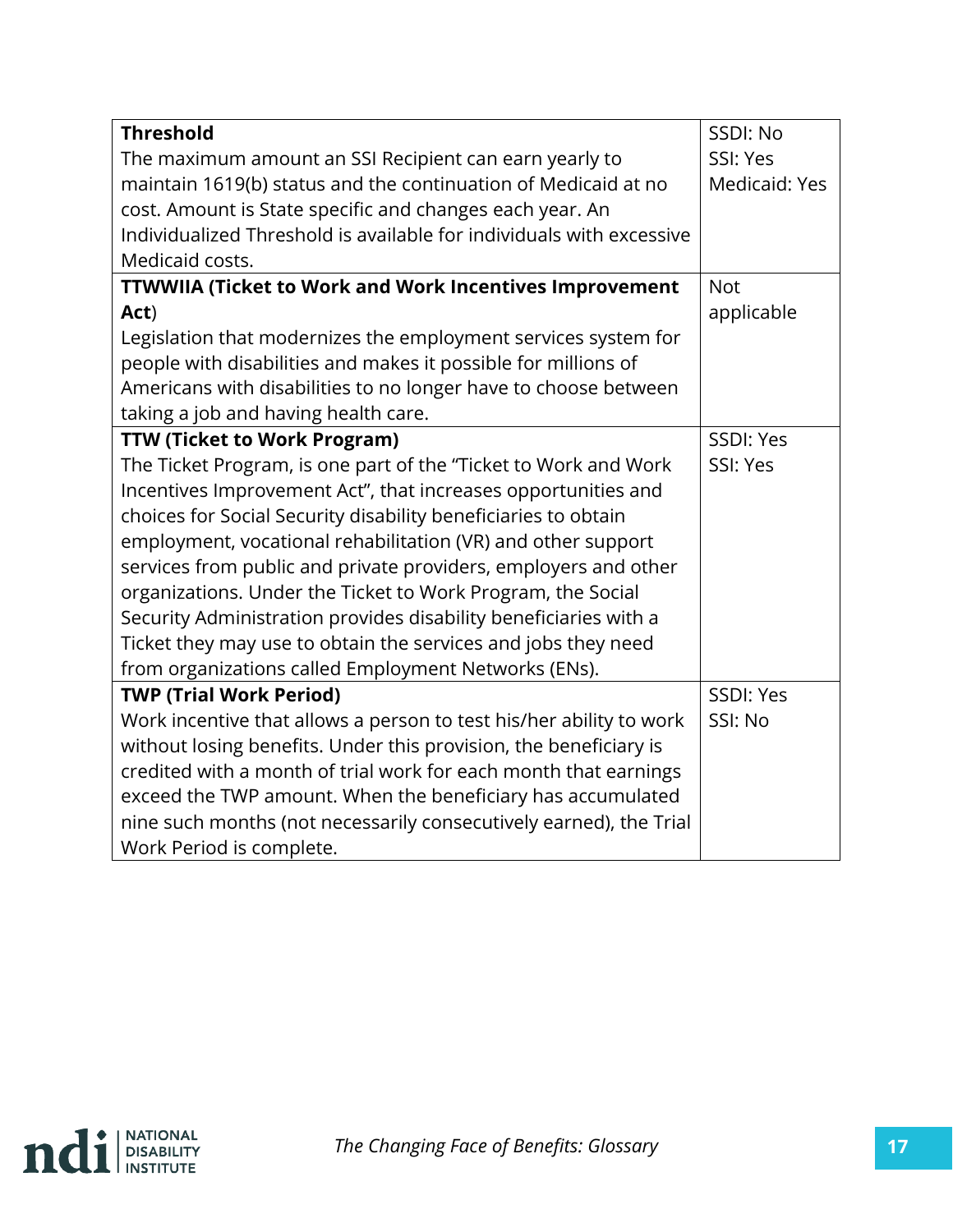#### U

| <b>Definition</b>                                                    | <b>Applies to:</b><br><b>SSI/SSDI</b> |
|----------------------------------------------------------------------|---------------------------------------|
| <b>Unearned Income</b>                                               | SSDI: No                              |
| Any money a person receives that is not for services performed       | SSI: Yes                              |
| (paid work). Unearned income may include SSDI or other               | Medicaid: Yes                         |
| governmental cash benefits, money directly paid to a person          |                                       |
| from a trust, interest, dividends and/or monthly provision by a      |                                       |
| family to subsidize living expenses.                                 |                                       |
| <b>UWA (Unsuccessful Work Attempt)</b>                               | SSDI: Yes                             |
| This occurs when a beneficiary's effort to do a substantial level of | SSI: No                               |
| work in employment or self-employment is stopped or reduced          |                                       |
| to below the Substantial Gainful Activity (SGA) level after a short  |                                       |
| time (six months or less).                                           |                                       |

### V

| <b>Definition</b>                                                      | <b>Applies to:</b><br>SSI/SSDI |
|------------------------------------------------------------------------|--------------------------------|
| <b>VITA (Volunteer Income Tax Assistance)</b>                          | <b>Not</b>                     |
| A program supported by the Internal Revenue Service (IRS)              | applicable                     |
| providing certified tax preparers at the local, community level and    |                                |
| at no cost to individuals who make \$50,000 or less and need           |                                |
| assistance in preparing their own tax returns.                         |                                |
| <b>VR (Vocational Rehabilitation)</b>                                  | <b>Not</b>                     |
| A federal-state program available in every state to assist individuals | applicable                     |
| with disabilities to prepare for, gain or retain employment.           |                                |

![](_page_17_Picture_4.jpeg)